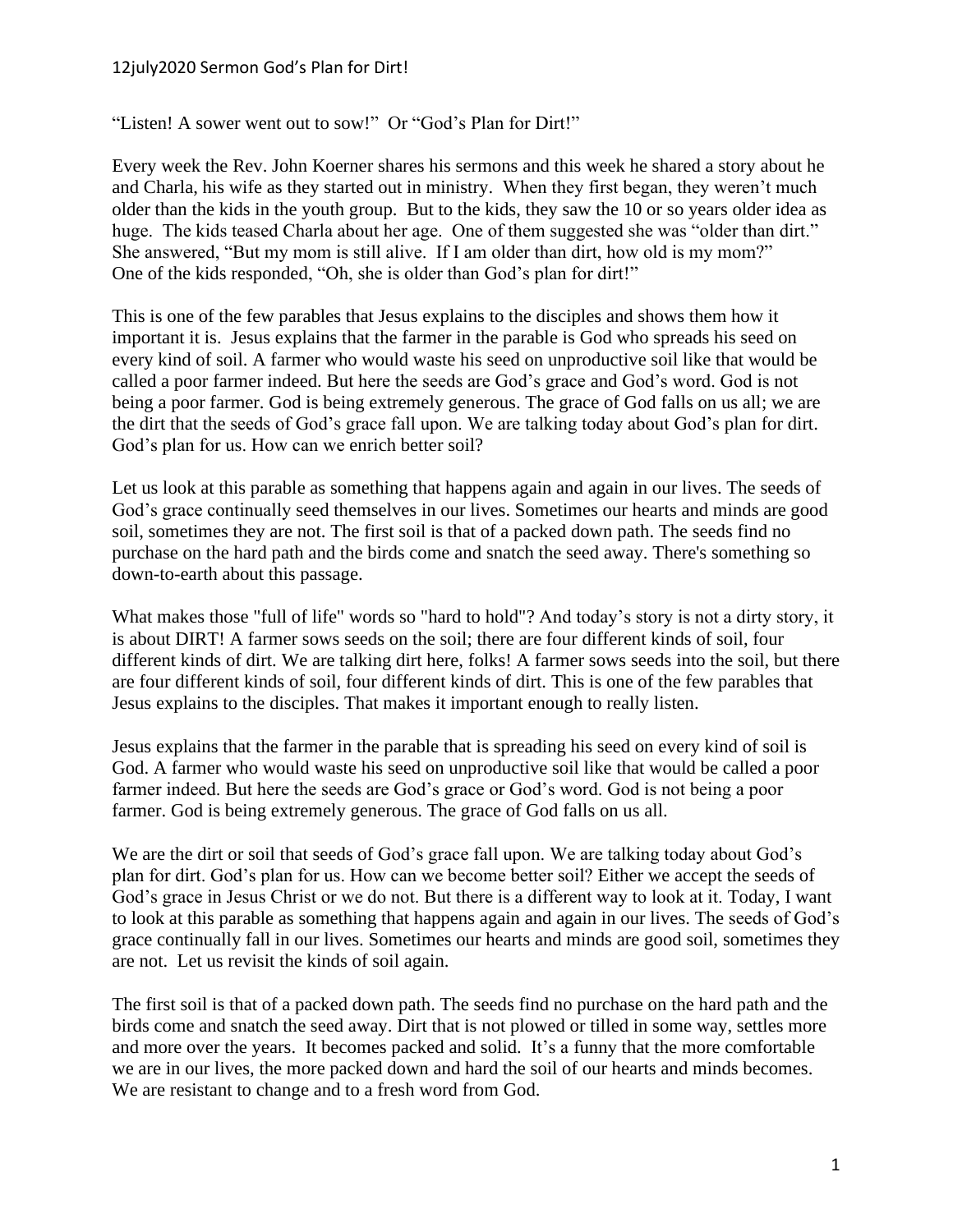## 12july2020 Sermon God's Plan for Dirt!

Think about the idea of a path, one on which many feet have walked, packing the soil down even further. In the case of the soil of our minds and hearts, we are the ones who have traveled down the same path many times. Our feet have packed the soil in place by the habits that we develop over the years. Old habits are hard to break, even when we want to accept the new things that God is trying to plant and grow in our lives.

So I ask, how does the soil of our hearts and minds get tilled or plowed or loosened? Sometimes it takes something dramatic. For the Apostle Paul, it took getting struck blind on the road to Damascus and hearing the voice of Christ speaking to him directly. For St. Augustine it took hearing the voice of a child say, "Take and read," as he was holding the Bible. For others it has been far less dramatic.

Each of us has had difficult times in our lives but God does not toy with us. I believe that God does use the difficult times in our lives to plant new seeds and to make them grow. Actual soil doesn't have feelings so it doesn't hurt for the soil to be plowed or tilled. But the soil of our hearts is a different matter. The things in life that shake us are painful. Having our life ripped and torn, is terrible. For me it helps to know that when my life feels shaky, that is the time when I am most open to the new thing God wants to grow in my life.

The second type of soil is full of rocks. In the parable, we are told that seed that fell on the rocky ground sprang up quickly, but when trouble came, it wilted away. Let me suggest that the rocks in the soil of our hearts and minds are the things we hold as so important that we refuse to move them. When the rich young ruler asked Jesus what he needed to do in order to be saved, Jesus told him to go sell everything you own and give the money to the poor. Then come follow me. The rich young man went away sadly because he was unwilling to part with his money and his comfort zone. For that man, his wealth was a rock too big to move. The rocks are different for each of us. For some the rocks might be our family. We are willing to serve God, but our family has to come first. For others the rocks are staying in a certain place. We are willing to serve God as long as he doesn't make me move somewhere that doesn't appeal to me. For some the rocks might be personal safety. We are willing to serve God as long as it doesn't get too dangerous or too much work. For some the rocks might be our job, our position in the community, or cultural expectations. We all have rocks in our lives. We can let the rocks stop us from serving God or we can ask God's help in moving the rocks.

The third type of soil is filled with thorns. Usually we talk about the thorns as being the distractions in our lives. Which is true enough. The problem is that we often don't see the things that distract us from God as being weeds. Weeds are plants that are growing in the wrong place. Like planting multiflora rose bushes for a fence or a hedge to keep livestock in their pasture. Unfortunately, the birds carry the seeds everywhere you might not want them. They are hard to kill and the thorns are vicious. Mowing won't kill them; they grow back unless you dig out all the roots. That is what happens in our lives. The things that distract us from God and the fruit that he is trying to grow through us, often start out as good things.

The thorns in our lives are sometimes bad things like the gambling or domestic abuse. But other times the thorns are not so easily identified. It could start out as a good thing, like a great job that you love but takes time away from everything and everyone important in your life.